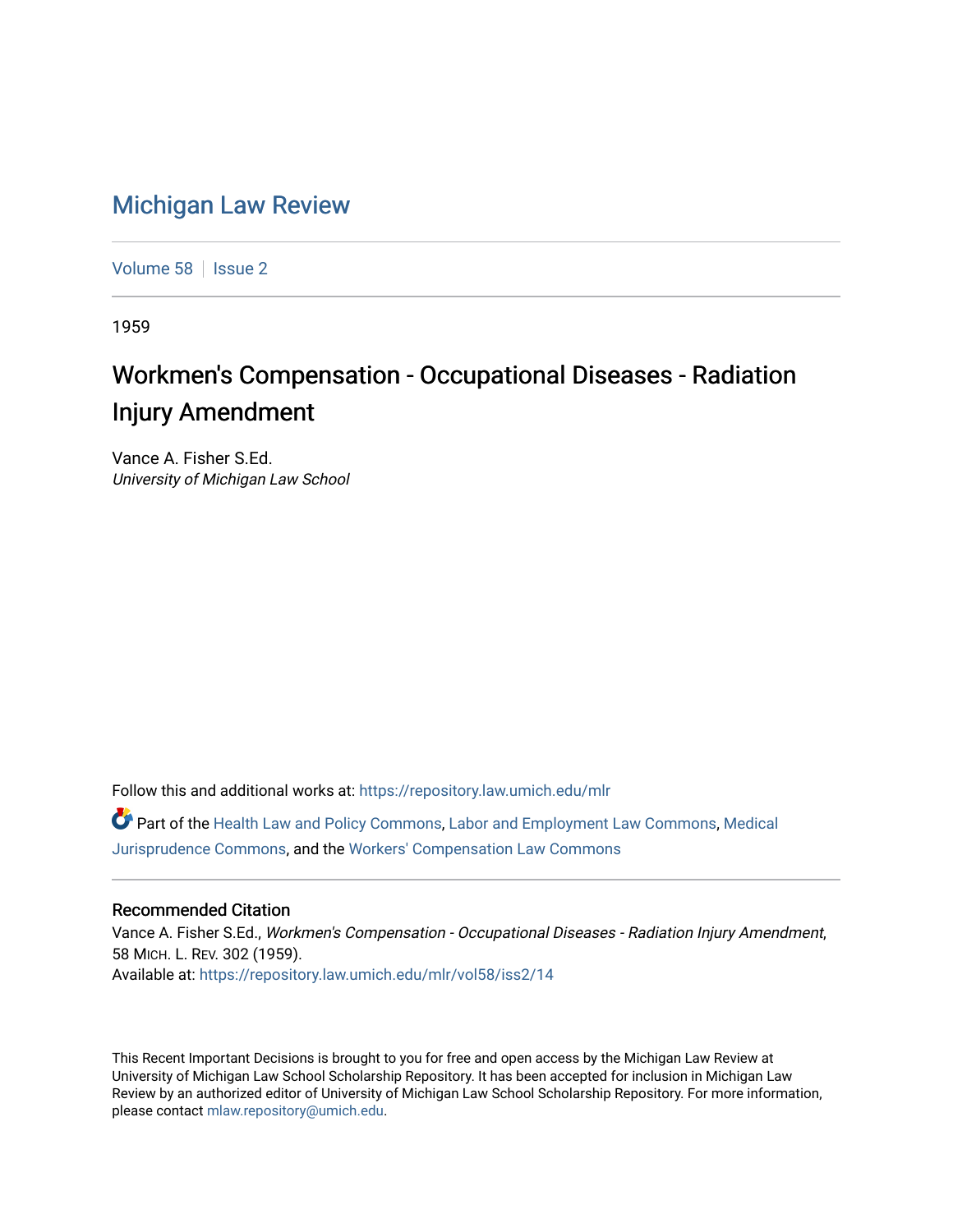#### RECENT LEGISLATION

WORKMEN'S COMPENSATION-OCCUPATIONAL DISEASES-RADIATION INJURY AMENDMENT-The Kansas Workmen's Compensation Act<sup>1</sup> has recently been amended to take more complete account of the complex nature of injuries which might arise through the increased use of radioactive materials and ionizing radiation. The effect of the amendment is twofold. First, it makes more inclusive the definition of radiation injury as an occupational disease by treating "exposure *to* ionizing radiation" as a cause of compensable injury.2 Second, it removes all time limitation periods with regard to the giving of notice and the filing of claims and extends the general limitation period from one year from the date of disablement or death to three years from the termination of employment.3 *Kan. Laws* (1959) p. 479, c. 222, House Bill 390.

The expansion of the types of radiation injuries falling within the act has solved several possible problems, left some untouched, and created others. In its original form only injuries caused by "exposure to x-rays or radioactive substances" were included under the act.4 This could be interpreted to exclude exposure to neutron beams emanating from nuclear reactors, which are more strictly radiations from "fissionable substances."<sup>5</sup> A similar problem would have arisen in the case of beams from high energy particle accelerators such as cyclotrons.6 The amendment's addition of the phrase "or exposure to ionizing radiation" as a cause of compensable injury clearly includes both these cases. A problem still unresolved, however, is whether "exposure *to* ... radioactive substances" includes the taking of such substances internally.<sup>7</sup> It can be argued with some force that the term

1 Kan. Gen. Stat. Ann. (Corrick, 1949; and Supp. 1957) §44-501 et seq., §44-5a01 et seq.

<sup>2</sup>The Kansas act in §44-5a02 provides an exclusive list of compensable occupational diseases and, after amendment, treats radiation injury as follows: "(8) Diseased con• dition caused by exposure to X-rays or radioactive substances, *or exposure to ionizing Tadiation. 'Ionizing Tadiation' means any process involving the use or direct contact with*  radium or radioactive substances or the use of or direct exposure to roentgen rays (X-rays) *or ionizing radiation."* (New matter italicized.)

<sup>3</sup> The former §44-5a17 required that notice of occupational disease be given to the employer within 90 days after disablement or death, and also required that a claim for compensation be filed within one year after disablement or death. The following was added by the amendment: "The time limit prescribed by this section shall not apply in the case of an employee whose disablement or death is or was caused by latent or delayed pathological conditions, changes or malignancies due to the occupational exposure to X-rays, radium, radioactive substances or machines, or ionizing radiation: *Provided, however,* That no claims shall be allowed more than three years after the date of termination of employment by the last employer in whose employment exposure to ionizing radiation or radioactive substances or conditions causing the disease last occurred."

4 See note 2 supra.

5 See the discussion of a similar Texas statute [Tex. Civ. Stat. Ann. (Vernon, 1956) art. 8306, §20] in STASON, ESTEP AND PIERCE, ATOMS AND THE LAW 805 (1959).

6 Ibid.

7 See id. at 804-805. Illustrative is the ingestion of radium salts by painters of radium watch-dials. See LaPorte v. U.S. Radium Corp., (D.C. N.J. 1935) 13 F. Supp. 263, and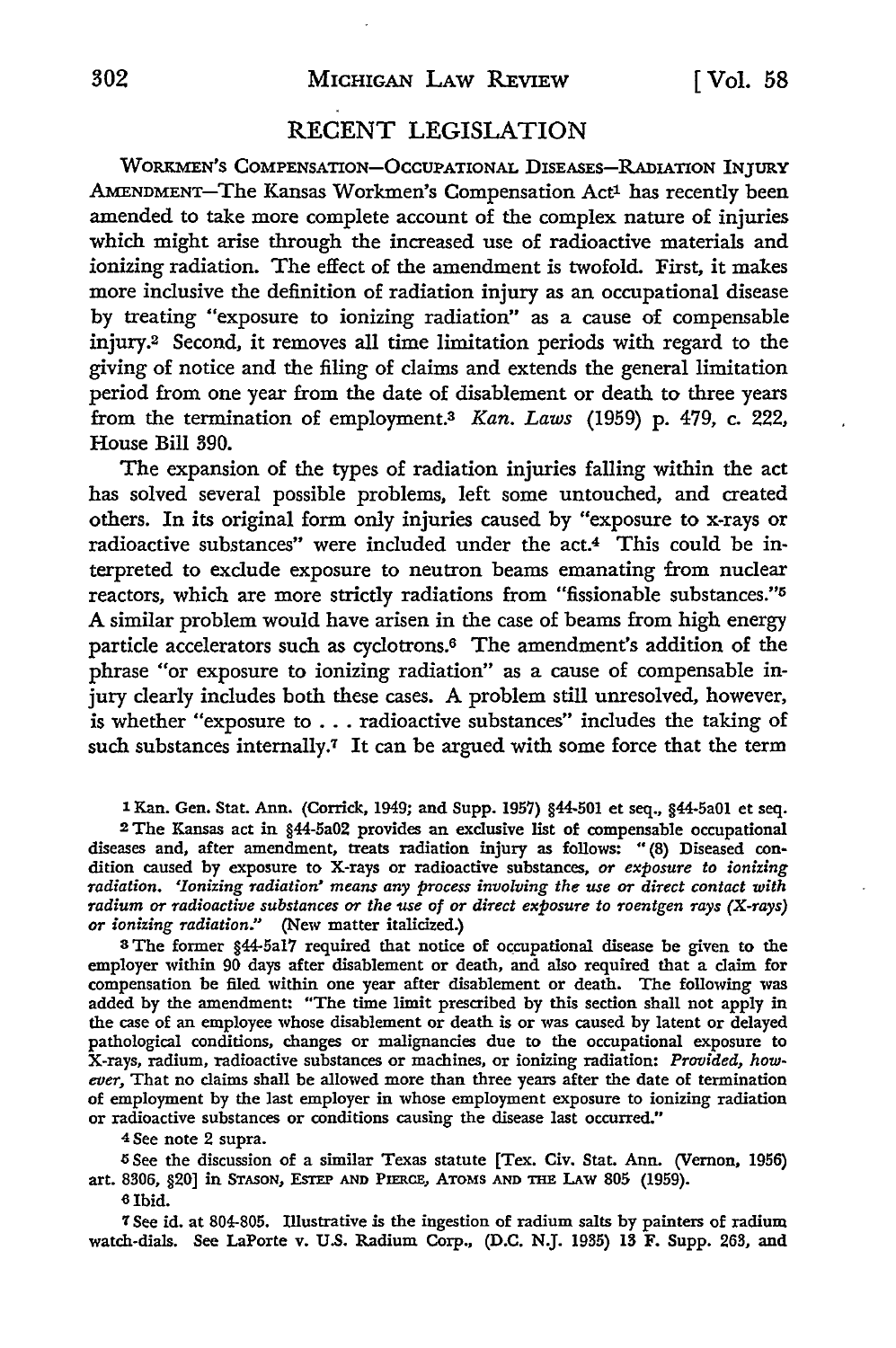"exposure" encompasses only injuries caused by substances outside the body, so that in such cases the applicability of the act is doubtful. The amendment not only adds the term "ionizing radiation" as a cause of compensable injury, but seeks to define it as well.<sup>8</sup> The definition utilized appears to create more difficulties than it resolves. The amendment provides that "ionizing radiation means any process involving the ... use of or direct contact with roentgen rays (X-rays) or ionizing radiation." Defining the term as a "process" appears to extend it beyond its ordinary sense. For instance, the electrocution of an employee by an x-ray machine used in an inspection "process" on an assembly line is apparently within this language, although obviously not within its purpose. Moreover, the definition of the words in terms of themselves is objectionable because of circularity.9 These difficulties, together with the fact that the term "ionizing radiation" has a somewhat established meaning,10 make the definition of doubtful value.

The need for the second part of the amendment<sup>11</sup> was obviously created by the peculiar nature of radiation injuries.12 It is often months or years before the final effects of exposure to radiation become apparent.1s To avoid extinguishing the claim of injured persons before the fact of injury became known to them, the amendment removes all time limitations for the giving of notice and the filing of claims.14 It also extends the overall limitation period from one to three years, commencing with the termination of the last exposure-hazard employment.15 In cases involving occupational diseases the Kansas compensation statute begins the notice and claim periods with disablement or death.16 Since these facts will usually be as apparent in the case of latent radiation injury as in any other occu-

U.S. Radium Corp. v. Globe Indemnity Co., 18 N.J. Misc 316, 178 A. 271 (1985), affd. 116 N.J. L. 90, 182 A. 622 (1936).

8 See note 2 supra.

<sup>9</sup>Ibid. A further defect in this definition is found in the conjunction "or" joining "radium *or* radioactive substances" and "roentgen rays ••• *or* ionizing radiation." This seems to indicate mutual exclusiveness and is thus misleading, for in each pair of words the latter term includes the former. The same difficulty arises in a similar alternative linking of "X-rays . . . or . . . ionizing radiation" in the main body of the statute.

10 Cf. STASON, ESTEP AND PIERCE, ATOMIC ENERGY TECHNOLOGY FOR LAWYERS 8 (1956). 11 See note 3 supra. See, generally, 11 A.L.R. (2d) 277 (1950); STASON, ESTEP AND PIERCE, ATOMS AND THE LAW, Part II (1959); 2 LARSON, WORKMEN'S COMPENSATION §78 (1952).

12 See Kan. Laws (1959) p. 542.

13See STASON, ESTEP AND PIERCE, ATOMIC ENERGY TECHNOLOGY FOR LAWYERS 20 (1956).

14 See note 3 supra. For a survey of the notice and claim periods of various jurisdictions, see 2 LARsoN, WORKMEN'S COMPENSATION 556-557, Table 19 (1952).

15 This limitation appears in §44-5a01, Kan. Gen. Stat. Ann. (Corrick, 1949; Supp. 1957). Although the amendment does not refer specifically to this overall limitation, nevertheless it seems clear that it is extended by the proviso therein. Since the limitation in §44-5a01 and that in the amendment's proviso both measure the periods from termination of the last exposure-hazard employment, any other conclusion would make the proviso ineffective and thus meaningless.

16 Kan. Gen. Stat. Ann. (Corrick, 1949; Supp. 1957) §44-5al7.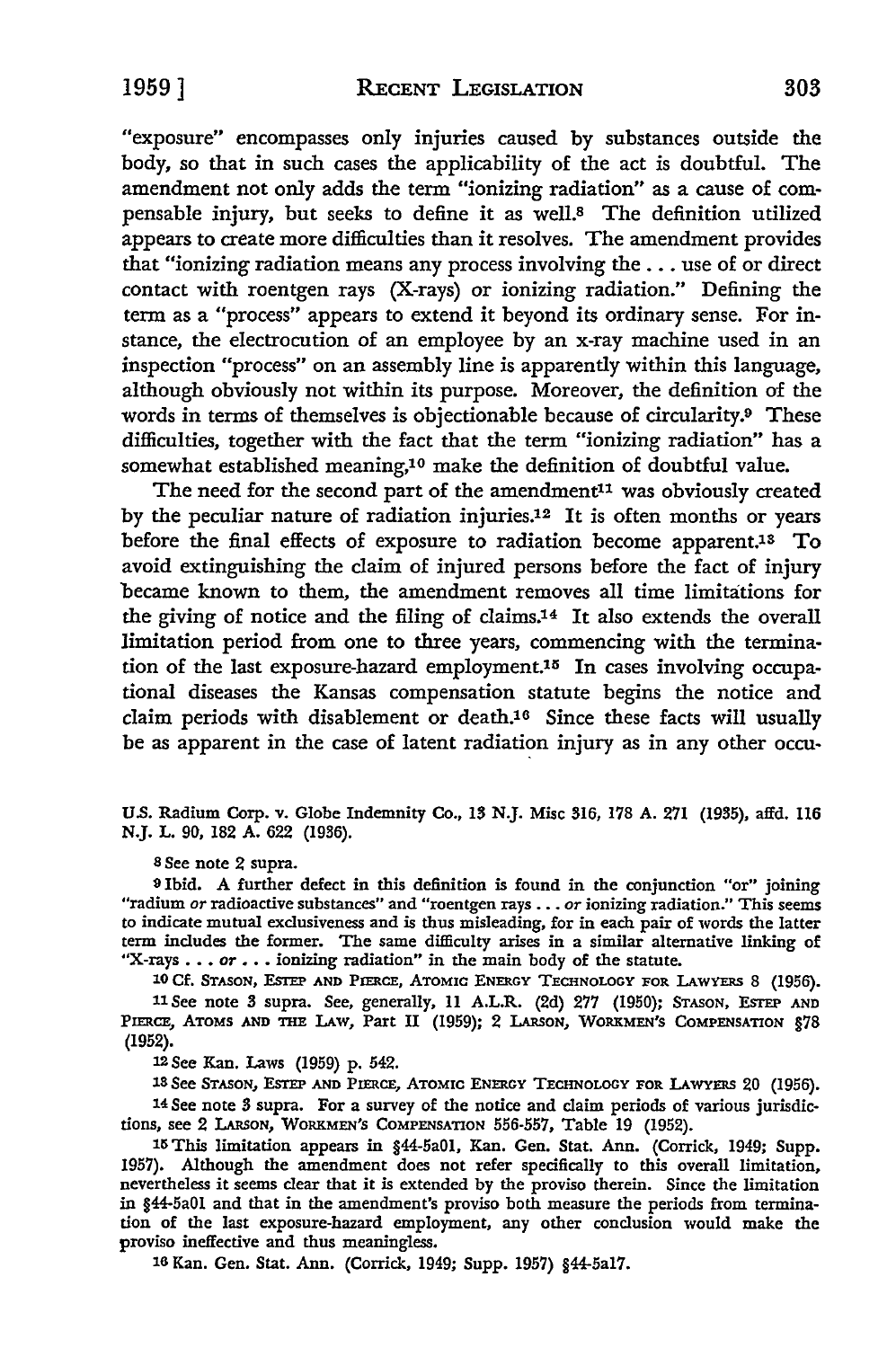pational disease,17 the need for the removal of the limitations on the notice and claim periods is questionable.<sup>18</sup> On the other hand, the extension of the overall limitation period from one to three years was gravely needed, because of the length of time which frequently passes before the effects of radiation injury appear.19 Indeed, several leading writers criticize insertion of any such absolute limitation in radiation cases, viewing the necessity of providing full compensation as a weightier consideration than putting to rest stale claims.20

Perhaps the greatest deficiency of the present amendment lies in its failure to deal with one of the most serious problems to be anticipated through the increased use of radiation and radioactive materials: that is, what constitutes a "diseased condition" compensable under the act? The changes in the body which can result from ionizing radiation are subtle and varied.21 If the sole effect of exposure were a shortened life span would a "diseased condition" be present?22 What of increased susceptibility to disease,23 or a psychosomatic disturbance resulting from fear of radiation

17 The difficulties often encountered where recourse for compensation must be had to the accident provisions of these statutes are not present in claims based on occupational disease. See 2 LARsoN, WORKMEN'S COMPENSATION §78 (1952). For claims based on accidental injury or death many statutes generally commence their limitation periods with the date of the "accident." These are ordinarily strictly construed with the result that many latent injuries are often barred by the limitation periods. Id., §78.40; Rutledge v. Sandlin, 181 Kan. 369, 310 P. (2d) 950 (1957). Other such statutes begin their limitation periods with the time of the "injury." These have been so construed that their limitation period does not commence until the claimant reasonably should recognize the nature, seriousness and probable consequences of his disease. 2 LARsoN, WORKMEN'S COMPENSA-TION §78.40 (1952).

18 Although there are indications that where the occupational origin of the injury is unknown there may be no "disablement" to start the running of the limitation period, the problem is not settled. Compare Roschak v. Vulcan Iron Works, 157 Pa. Super. 227, 42 A. (2d) 280 (1945), discussed approvingly in 2 LARsoN, WORKMEN'S COMPENSATION §78.52 (1952), with Raymond v. Industrial Commission of Ohio, 140 Ohio St. 233, 42 N.E. (2d) 992 (1942). See STASON, ESTEP AND PIERCE, ATOMS AND THE I.Aw 838-839 (1959). On this ground there might be some merit in the amendment's suspension of notice and claim limitations in radiation cases, where the symptoms are often ambiguous.

19 See cases cited in note 7 supra. See also Lang, "A Most Valuable Accident," THE NEW YORKER 49-87 (May 2, 1959). Such absolute limitations are not readily construed to provide exceptions or suspensions in cases of latent injury. Cf. Weissgerber v. Industrial Commission, 242 Wis. 181, 7 N.W. (2d) 415 (1943); 2 LARsoN, WORKMEN'S COMPENSATION §78.52 (1952).

20 See Leonard, "The Atomic Age and Workmen's Compensation," 1958 A.B.A. PROCEEDINGS SECTION OF INSURANCE, NEGLIGENCE AND COMPENSATION LAW 75-82. See also STASON, ESTEP AND PIERCE, ATOMS AND THE LAW 842-843 (1959), pointing out that in atomic energy employments employers typically keep records of employee exposure and hence are not faced with the necessity of making initial investigations long after the events causing the injury when witnesses and information are unavailable.

21 See STASON, ESTEP AND PIERCE, ATOMIC ENERGY TECHNOLOGY FOR LAWYERS, c. 1 (1956). 22 Proof would be difficult, but this is certainly a probable effect of ionizing radiation. See id., p. 31. Larson states that the term "disease" is generally construed in its broadest dictionary meaning of "any serious derangement of health" or "disordered state of an organism or organ." 2 LARsoN, WORKMEN'S COMPENSATION §41.40 (1952).

23 In this situation the "ordinary diseases of life" limitation would pose an additional hurdle. This limitation is found in Kan. Gen. Stat. Ann. (Corrick, 1949; Supp. 1957)